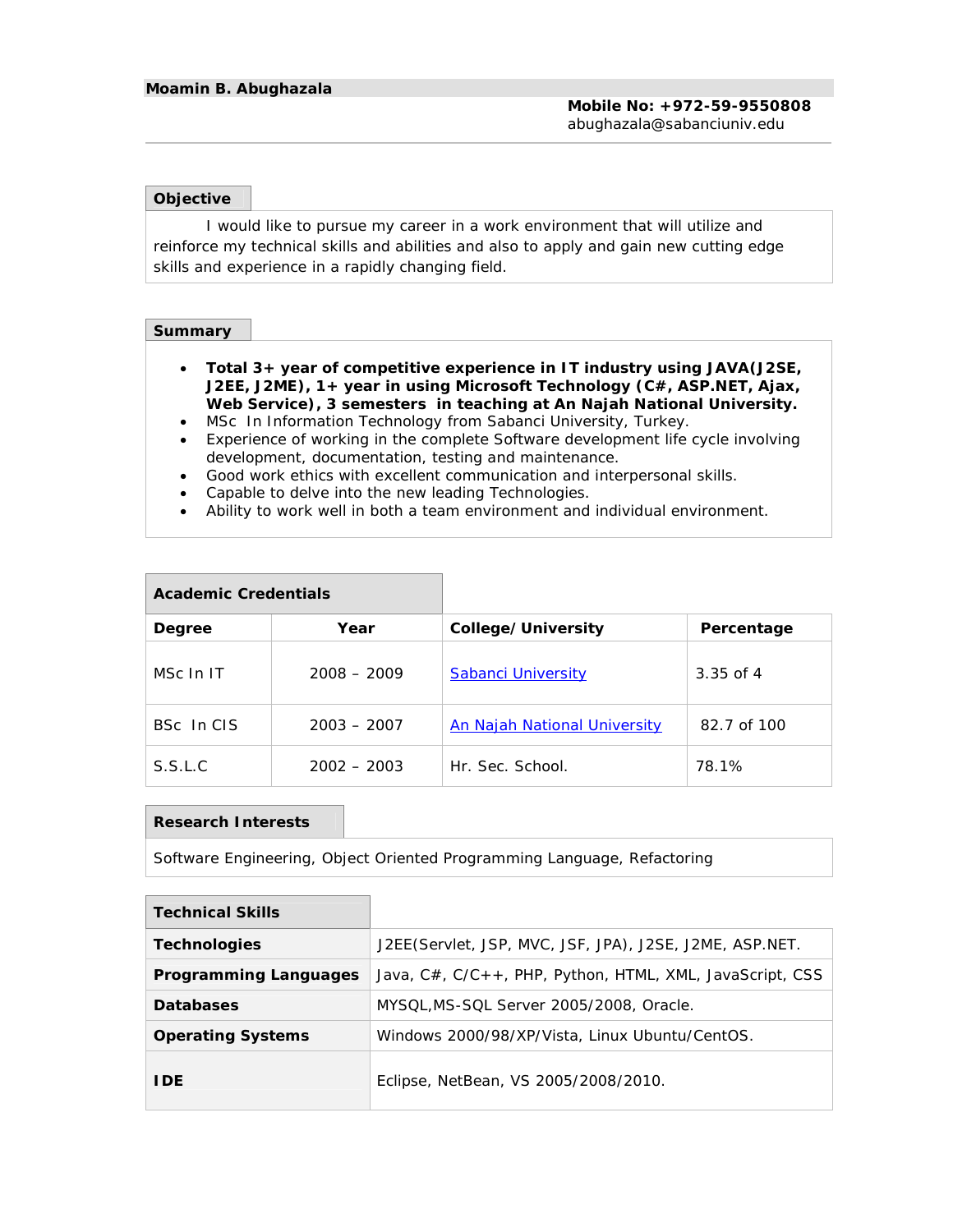| Work Experience |                                                                                                                                         |
|-----------------|-----------------------------------------------------------------------------------------------------------------------------------------|
| Currently       | Teaching at An Najah National University (Part Time).<br>Developing Billing System for ISP's Company (Super Link<br>Communication Co.). |
| 2007 - 2008     | Developer at Super Link Communication Co.                                                                                               |

# **Handled Projects**

| <b>Billing System</b> |                                                |
|-----------------------|------------------------------------------------|
| Environment           | Java                                           |
| Database              | <b>MYSOL</b>                                   |
| Technologies          | J2SE, J2EE, JSF, MVC, DAO, Servlets, JSP, Ajax |
| Role                  | Software Engineer                              |
| Team Size             | 4                                              |
| Responsibilities      | Analyses, Development, UI Design, DB Design    |

**Description**: It is a windows/web system that generates Invoices, manages transactions from others systems (E\_TOPUP to collect paid invoices, CRM to enter Applications to system), and it is integrated with AAA Server.

- Full Object Oriented
- TCP/IP Protocol
- Multithreaded programming

| <b>Bulk SMS</b>  |                                        |
|------------------|----------------------------------------|
| Environment      | ASP.NET                                |
| Database         | SOL Server 2005 DB                     |
| Role             | Developer                              |
| Team Size        | 3                                      |
| Responsibilities | Involved in Development and UI Design. |

**Description**: It is a web system that gives the users the ability to send SMS to single or group of people via SMPP v3.4 Protocol to Jawwal (Mobile Operator).

| Stock Watch      |                                        |
|------------------|----------------------------------------|
| Environment      | ASP.NET                                |
| Database         | SQL Server 2005 DB                     |
| Role             | Developer                              |
| Team Size        | フ                                      |
| Responsibilities | Involved in Development and UI Design. |
|                  |                                        |

**Description** It is an online web system that is used to get an updated price of stocks from PSE (Palestine Security Exchange) server via TCP/IP Protocol and display the changes immediately by using Ajax Technique.